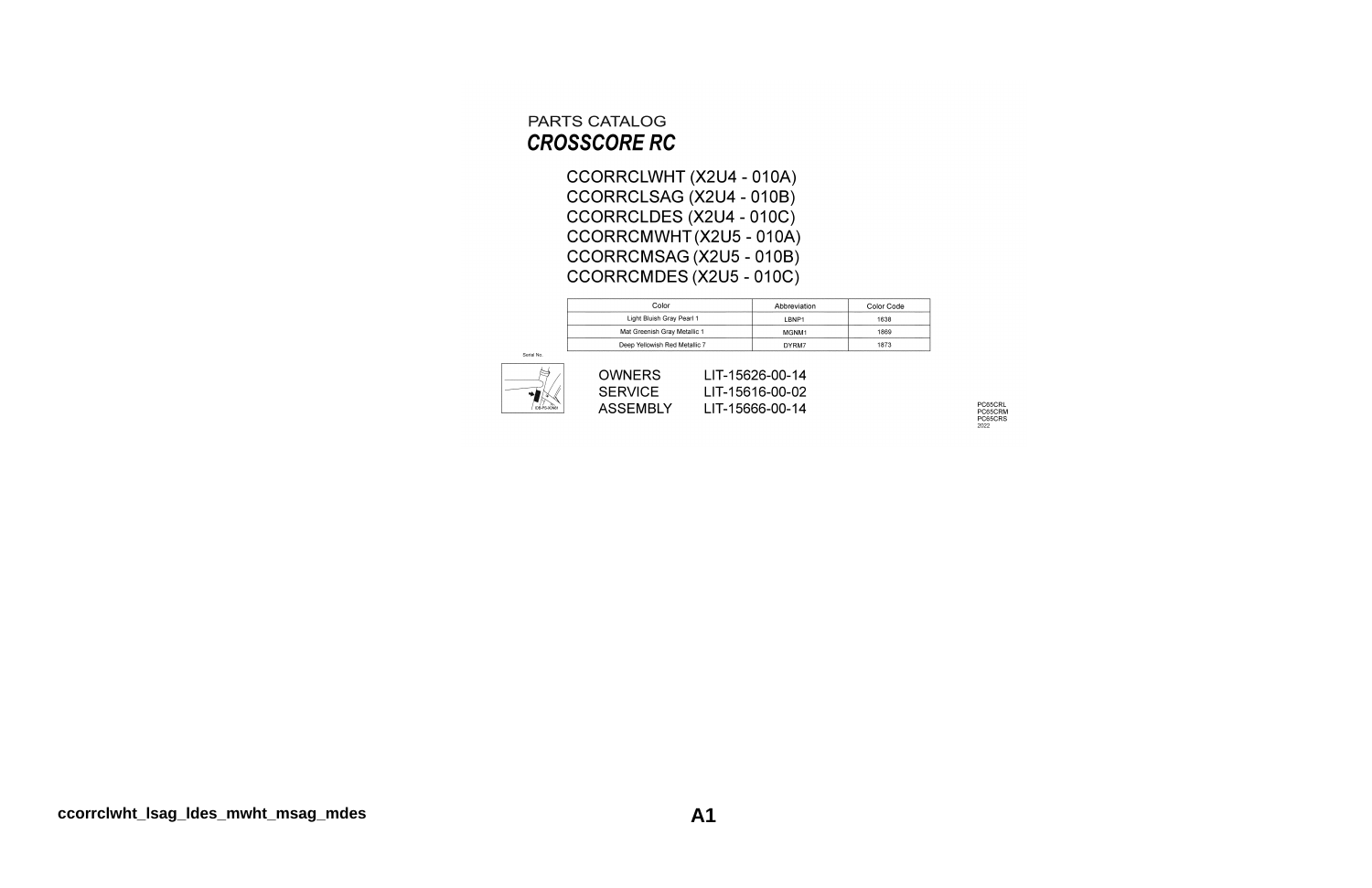

#### **POWER UNIT**

| Ref<br>No.       | <b>Part Number</b> | <b>Description</b>          | Qty                     | <b>Remarks</b>                      |
|------------------|--------------------|-----------------------------|-------------------------|-------------------------------------|
| $\mathbf{1}$     | X2U-17061-40-00    | <b>DRIVE UNIT ASSY</b>      | $\mathbf{1}$            |                                     |
| $\mathbf{2}$     | X1R-81890-21-00    | . MOTOR ASSY                | 1                       |                                     |
| $\mathbf 3$      | X0P-87153-01-00    | COVER, STATOR               | 1                       |                                     |
| $\boldsymbol{4}$ | 92014-05016-00     | BOLT, BUTTON HEAD           | 3                       |                                     |
| 5                | X1R-17510-00-00    | . .HOUSING COMP.            | 1                       |                                     |
| 6                | X0P-15490-10-00    | . . COVER ASSY              | 1                       | <b>FOR ST</b>                       |
| $\overline{7}$   | X2S-17421-00-00    | AXLE, DRIVE                 | $\mathbf{1}$            |                                     |
| 8                | X0S-17062-03-00    | . . TORQUE SENSOR ASSY      | 1                       |                                     |
| 9                | X1R-16180-00-00    | . . ONE WAY BOSS COMP.      | 1                       |                                     |
| 10               | X94-16570-03-00    | . . CLUTCH BOSS ASSY        | 1                       |                                     |
| 11               | 93106-17001-00     | OIL SEAL                    | 1                       |                                     |
| 12               | X1R-17558-10-00    | . . PLATE, BEARING          | 1                       |                                     |
| 13               | 91312-04010-00     | . BOLT, HEXAGON SOCKET HEAD | $\overline{\mathbf{2}}$ |                                     |
| 14               | X1R-17840-00-00    | . . DRIVEN GEAR ASSY        | 1                       |                                     |
| 15               | 90105-05029-00     | . . BOLT, FLANGE            | 5                       |                                     |
| 16               | X1R-86171-00-00    | . . WIRE, LEAD 1            | 1                       |                                     |
| 17               | X2U-86172-00-00    | . . WIRE, LEAD 2            | 1                       |                                     |
| 18               | X0P-86173-00-00    | . . WIRE, LEAD 3            | 1                       |                                     |
| 19               | X0P-86174-00-00    | . . WIRE, LEAD 4            | 1                       |                                     |
| 20               | X0P-86175-00-00    | WIRE, LEAD 5                | 1                       |                                     |
|                  |                    |                             |                         | <b>CONTINUED ON NEXT FRAME &gt;</b> |

X2U1110-X010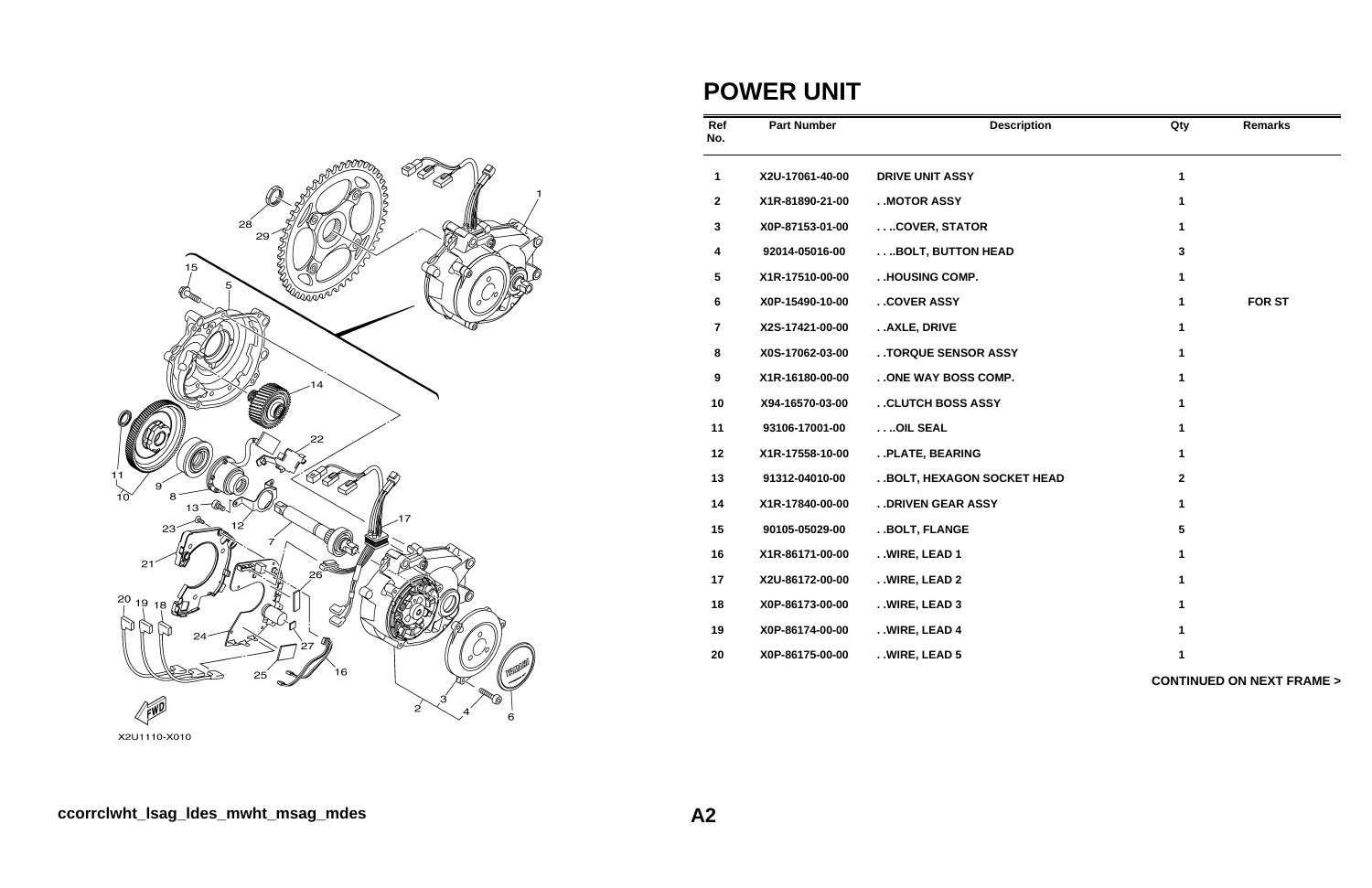

#### **POWER UNIT**

| Ref<br>No. | <b>Part Number</b> | <b>Description</b>     | Qty | <b>Remarks</b> |
|------------|--------------------|------------------------|-----|----------------|
| 21         | X1R-17524-00-00    | <b>HOLDER</b>          | 1   |                |
| 22         | X0P-17822-01-00    | . . HOLDER, SENSOR     | 1   |                |
| 23         | 90164-03009-00     | . . SCREW, TAPPING     | 4   |                |
| 24         | X2U-86212-40-00    | . . CONTROLLER ASSY    | 1   |                |
| 25         | X0P-8A8B0-10-00    | SHEET                  | 1   |                |
| 26         | X0P-8A8B1-10-00    | SHEET 1                | 1   |                |
| 27         | X0P-8A8B2-10-00    | $.$ SHEET 2            | 1   |                |
| 28         | X94-17463-30-00    | <b>NUT, LOCK</b>       | 1   | <b>BLACK</b>   |
| 29         | X2U-E7452-00-00    | <b>SPROCKET, DRIVE</b> |     |                |

X2U1110-X010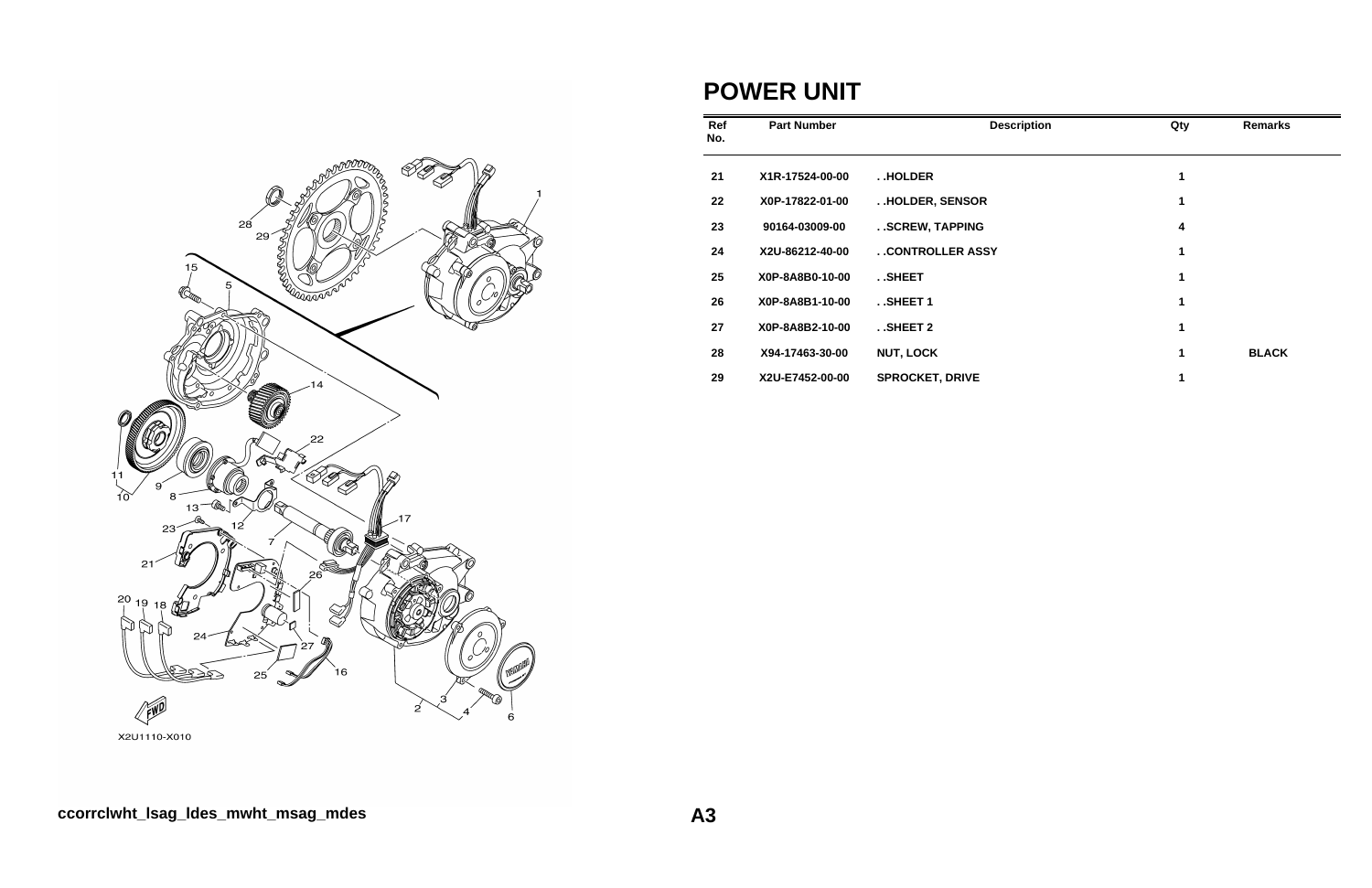

#### **FRAME**

| Ref<br>No.              | <b>Part Number</b> | <b>Description</b>             | Qty                     | <b>Remarks</b>                      |
|-------------------------|--------------------|--------------------------------|-------------------------|-------------------------------------|
| 1                       | X2U-F1110-30-P0    | <b>FRAME COMP.</b>             | 1                       | <b>UR FOR LBNP1</b>                 |
| 1                       | X2U-F1110-30-P1    | <b>FRAME COMP.</b>             | 0                       | <b>UR FOR MGNM1</b>                 |
| 1                       | X2U-F1110-30-P2    | <b>FRAME COMP.</b>             | 0                       | <b>UR FOR DYRM7</b>                 |
| 1                       | X2U-F1110-40-P0    | <b>FRAME COMP.</b>             | 0                       | <b>UR FOR LBNP1</b>                 |
| 1                       | X2U-F1110-40-P1    | <b>FRAME COMP.</b>             | 0                       | <b>UR FOR MGNM1</b>                 |
| $\mathbf{1}$            | X2U-F1110-40-P2    | <b>FRAME COMP.</b>             | 0                       | <b>UR FOR DYRM7</b>                 |
| $\mathbf{2}$            | X2U-F1427-00-00    | <b>BRACKET, REAR LOWER 1</b>   | 1                       |                                     |
| $\mathbf{3}$            | X2U-F117G-00-00    | <b>PROTECTOR</b>               | $\overline{\mathbf{2}}$ |                                     |
| $\overline{\mathbf{4}}$ | X1M-F11C5-00-00    | <b>SCREW1</b>                  | 5                       |                                     |
| $\overline{\mathbf{5}}$ | X2U-F1757-00-00    | <b>WASHER, SPECIAL 1</b>       | 5                       |                                     |
| $6\phantom{1}$          | X2U-F535B-20-00    | <b>REAR DERAILLER</b>          | 1                       |                                     |
| $\overline{\mathbf{r}}$ | X1M-F114D-10-00    | <b>BRACKET DERAILLER, REAR</b> | 1                       |                                     |
| 8                       | X1M-F112K-00-00    | <b>BRACKET 5</b>               | 1                       |                                     |
| $\boldsymbol{9}$        | X1M-F11C6-00-00    | <b>SCREW 2</b>                 | $\mathbf 2$             |                                     |
| 10                      | X2U-F2187-00-00    | <b>GUIDE, CHAIN</b>            | 1                       |                                     |
| 11                      | X2U-F174U-00-00    | <b>BOLT NUT SET</b>            | 1                       |                                     |
| 12                      | X2U-F174U-10-00    | <b>BOLT NUT SET</b>            | 1                       |                                     |
| 13                      | X2U-F2125-00-00    | <b>BOLT</b>                    | 1                       |                                     |
| 14                      | X2U-F3393-00-00    | <b>NUT, SPECIAL</b>            | 1                       |                                     |
| 15                      | X1M-F256L-00-00    | <b>BRACKET</b>                 | 1                       |                                     |
|                         |                    |                                |                         | <b>CONTINUED ON NEXT FRAME &gt;</b> |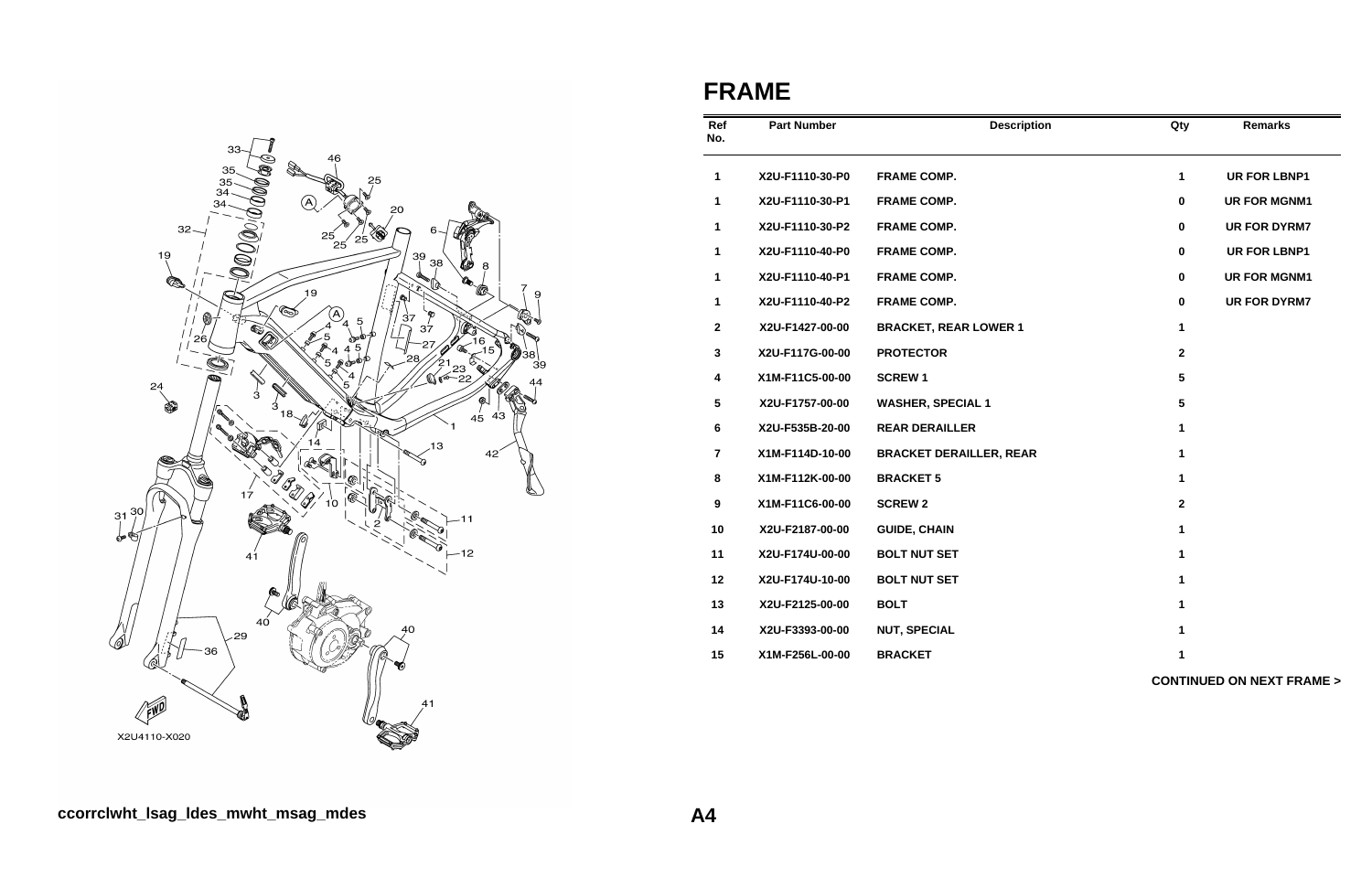

## **FRAME**

| Ref<br>No. | <b>Part Number</b> | <b>Description</b>       | Qty                     | <b>Remarks</b>                      |
|------------|--------------------|--------------------------|-------------------------|-------------------------------------|
| 16         | X1M-F11C7-00-00    | <b>SCREW 3</b>           | 1                       |                                     |
| 17         | X2U-F16A0-00-00    | <b>LOCK ASSY</b>         | 1                       |                                     |
| 18         | X2U-F637H-00-00    | <b>HOLDER, WIRE 2</b>    | 1                       |                                     |
| 19         | X2U-F1719-10-00    | <b>GROMMET</b>           | $\mathbf{2}$            |                                     |
| 20         | X2U-F844B-00-00    | LID <sub>1</sub>         | 1                       |                                     |
| 21         | X2U-H2578-00-00    | CAP, KEY 2               | 1                       |                                     |
| 22         | X2U-F3111-00-00    | <b>BOLT, CAP</b>         | 1                       |                                     |
| 23         | X2U-F1515-00-00    | <b>WASHER, SPECIAL</b>   | 1                       |                                     |
| 24         | X1V-HA900-00-00    | <b>CORE</b>              | 1                       |                                     |
| 25         | X0U-F4473-00-00    | <b>SCREW</b>             | $\overline{\mathbf{4}}$ |                                     |
| 26         | X1V-F118E-00-00    | <b>EMBLEM1</b>           | 1                       |                                     |
| 27         | X1M-F11A5-10-00    | <b>LABEL INFORMATION</b> | 1                       |                                     |
| 28         | X1M-H4306-00-00    | <b>LABEL, CAUTION</b>    | 1                       |                                     |
| 29         | X2U-F3780-30-00    | <b>FORK COMP. 1</b>      | 1                       |                                     |
| 29         | X2U-F3780-40-00    | <b>FORK COMP. 1</b>      | $\pmb{0}$               |                                     |
| 30         | X0N-F1339-00-00    | <b>GUIDE, WIRE</b>       | 1                       |                                     |
| 31         | X1M-F11D3-00-00    | <b>SCREW 6</b>           | 1                       |                                     |
| 32         | X0N-F341A-10-00    | <b>STEERING SET</b>      | 1                       |                                     |
| 33         | X0N-F287K-10-00    | <b>CAP ASSY</b>          | 1                       |                                     |
| 34         | X0N-F3363-00-00    | <b>COLLAR 1</b>          | $\mathbf 2$             |                                     |
|            |                    |                          |                         | <b>CONTINUED ON NEXT FRAME &gt;</b> |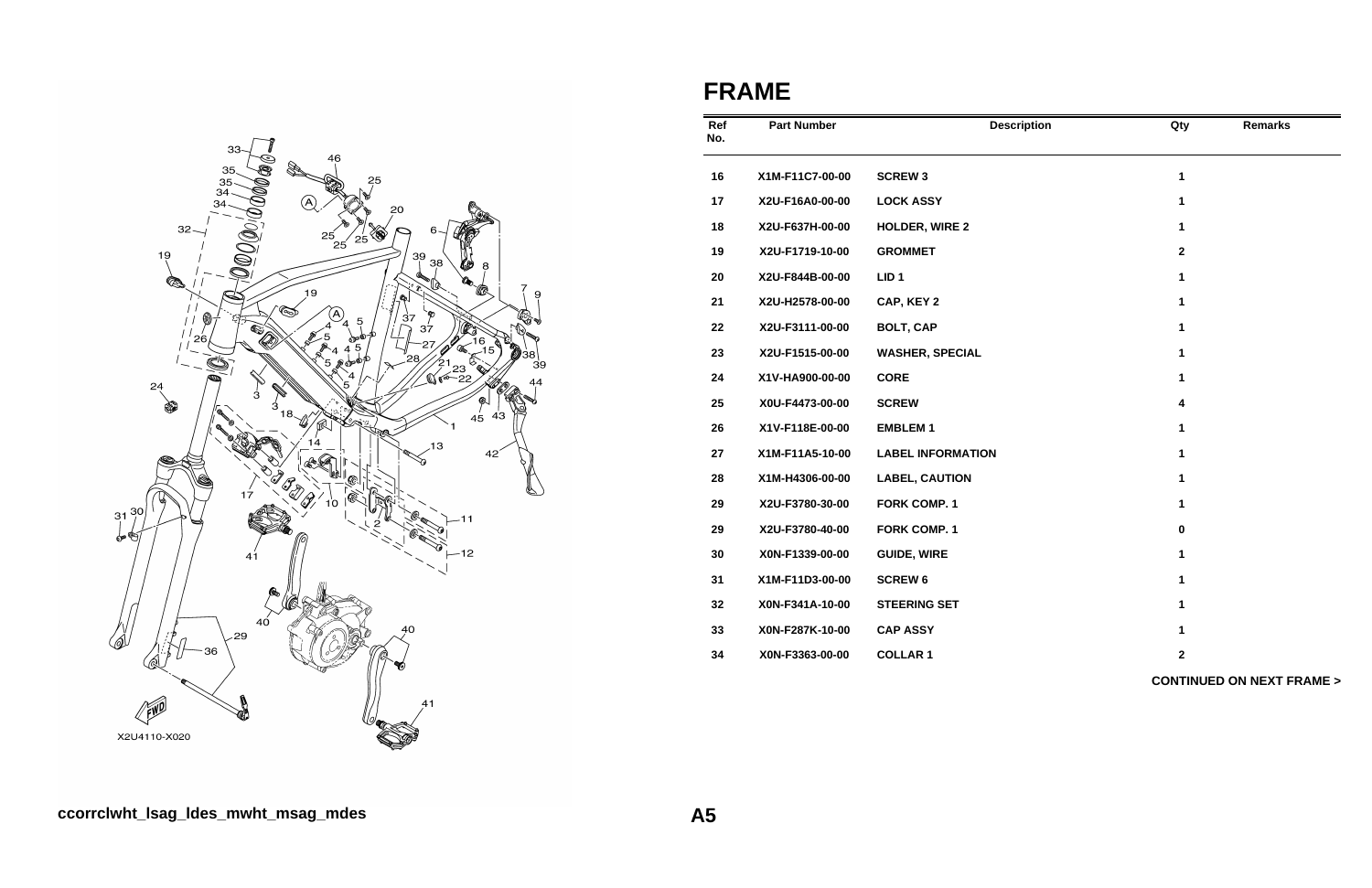

## **FRAME**

| Ref<br>No. | <b>Part Number</b> | <b>Description</b>      | Qty                     | <b>Remarks</b> |
|------------|--------------------|-------------------------|-------------------------|----------------|
| 35         | X0N-F3364-00-00    | <b>COLLAR 2</b>         | $\overline{\mathbf{2}}$ |                |
| 36         | X1M-F389C-00-00    | <b>LABEL, CAUTION</b>   | 1                       |                |
| 37         | X1M-F143A-00-00    | <b>CAP</b>              | $\mathbf 2$             |                |
| 38         | X2U-F1399-00-00    | <b>CAP</b>              | 1                       |                |
| 39         | X1M-F1532-00-00    | <b>BOLT 2</b>           | $\overline{\mathbf{2}}$ |                |
| 40         | X2U-F781A-01-00    | <b>CRANK SET</b>        | 1                       |                |
| 41         | X1M-F785A-00-00    | <b>PEDAL SET</b>        | 1                       |                |
| 42         | X1M-F7300-10-00    | <b>SIDE STAND ASSY</b>  | 1                       |                |
| 43         | X1M-F7275-00-00    | <b>PLATE</b>            | 1                       |                |
| 44         | X1M-F7117-00-00    | <b>BOLT, MAIN STAND</b> | $\mathbf{2}$            |                |
| 45         | X0U-F4159-00-00    | <b>NUT</b>              | $\overline{\mathbf{2}}$ |                |
| 46         | X1R-87214-20-00    | <b>RECEPTACLE COMP.</b> | 1                       |                |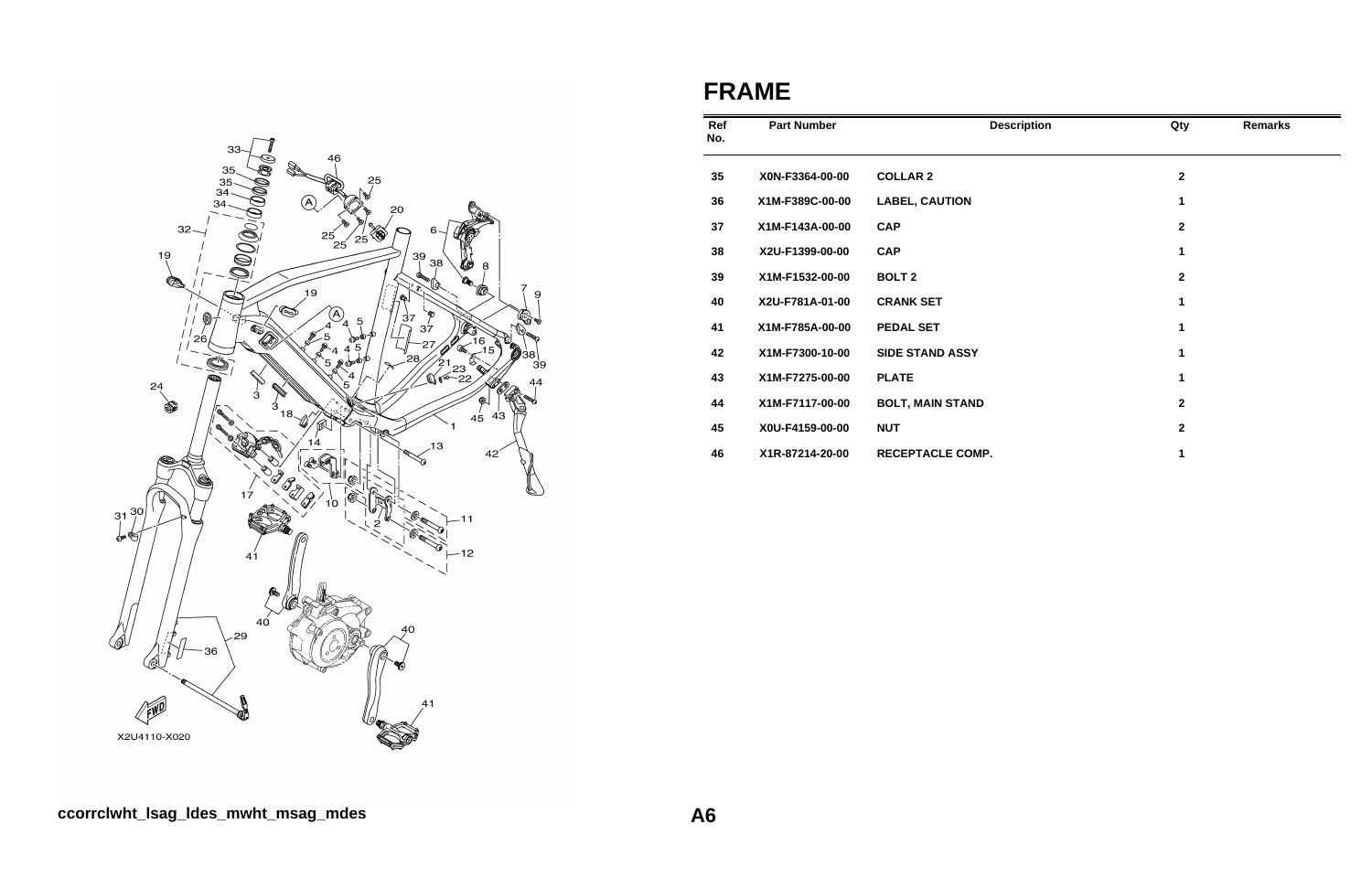

## **SIDE COVER**

| Ref<br>No.       | <b>Part Number</b> | <b>Description</b>          | Qty                     | <b>Remarks</b>                      |
|------------------|--------------------|-----------------------------|-------------------------|-------------------------------------|
| 1                | X2U-F1149-00-00    | <b>BRACKET, BATTERY BOX</b> | $\mathbf 1$             |                                     |
| $\mathbf 2$      | X2U-F198G-00-00    | <b>COVER 2</b>              | $\mathbf 1$             |                                     |
| 3                | X2U-F198G-10-00    | <b>COVER 2</b>              | $\mathbf 1$             |                                     |
| 4                | X2U-F198J-00-00    | <b>COVER 3</b>              | $\mathbf{1}$            |                                     |
| 5                | X1M-F11C5-00-00    | <b>SCREW1</b>               | 4                       |                                     |
| 6                | X2U-F2802-00-00    | <b>BASE COMP, MOUNT</b>     | 1                       |                                     |
| $\overline{7}$   | X0U-F4473-00-00    | <b>SCREW</b>                | 4                       |                                     |
| 8                | X2U-F198F-00-00    | <b>COVER 1</b>              | 1                       |                                     |
| $\boldsymbol{9}$ | X2U-F118W-00-00    | <b>STOPPER</b>              | 1                       |                                     |
| 10               | X2U-F316E-00-00    | <b>SPACER</b>               | $\overline{2}$          |                                     |
| 11               | X2U-F1742-00-00    | <b>SPRING</b>               | $\overline{\mathbf{2}}$ |                                     |
| 12               | X2U-F3358-00-00    | <b>HOLDER STOPPER 1</b>     | 1                       |                                     |
| 13               | X2U-F178D-00-00    | <b>SPRING, HOOK</b>         | $\overline{2}$          |                                     |
| 14               | X2U-F1872-00-00    | <b>STOPPER</b>              | 1                       |                                     |
| 15               | X2U-F117N-00-00    | <b>COVER 3</b>              | $\mathbf{1}$            |                                     |
| 16               | X2U-F1738-00-00    | <b>BOLT</b>                 | $\overline{2}$          |                                     |
| 17               | X2U-F585H-00-00    | <b>SCREW, SET</b>           | $\mathbf{2}$            |                                     |
| 18               | X2U-F4453-00-00    | <b>SCREW</b>                | 4                       |                                     |
| 19               | X2U-F4453-10-00    | <b>SCREW</b>                | $\mathbf{2}$            |                                     |
| 20               | X2U-F1696-00-00    | <b>LABEL, CAUTION</b>       | 1                       |                                     |
|                  |                    |                             |                         | <b>CONTINUED ON NEXT FRAME &gt;</b> |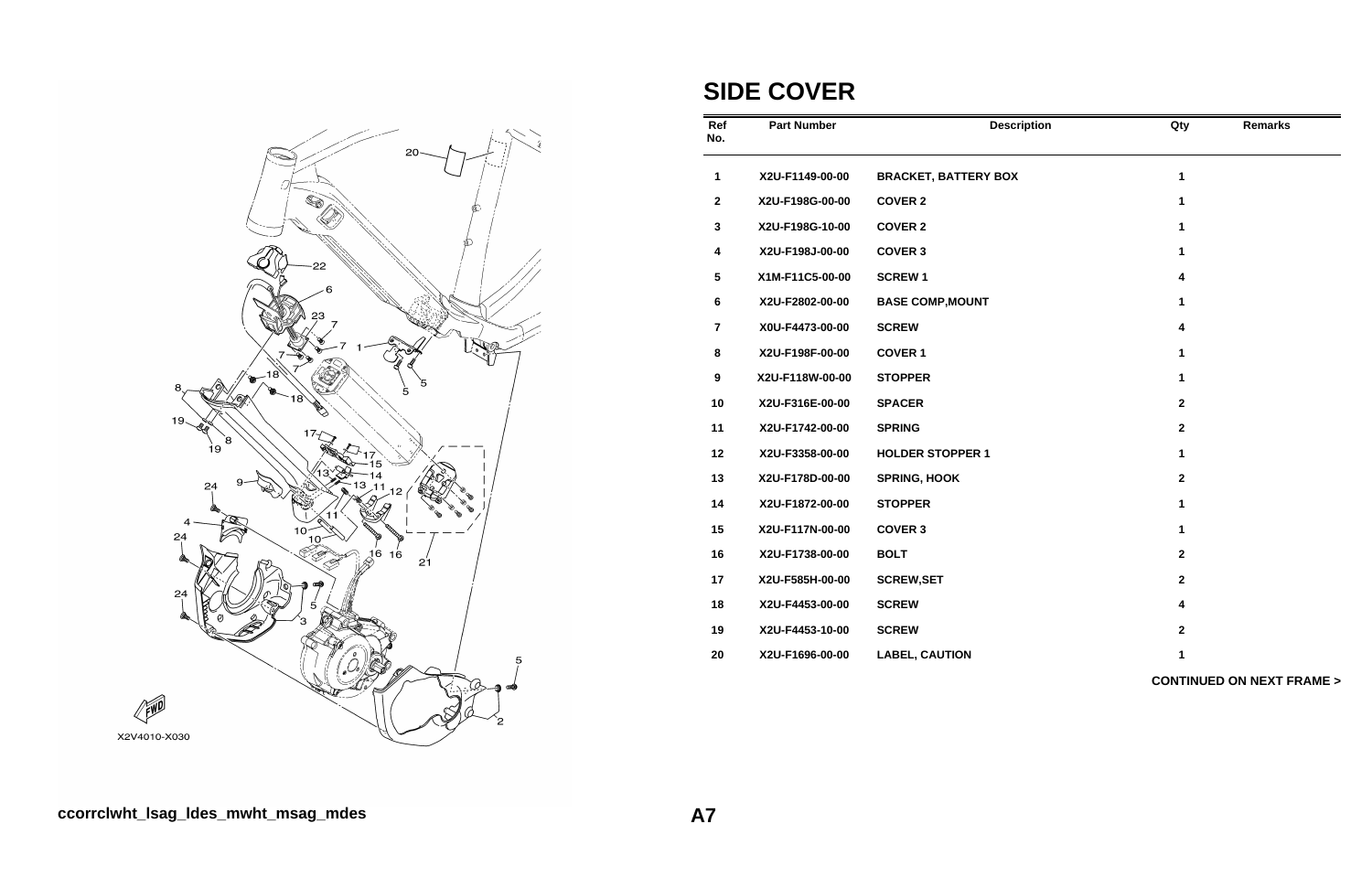

## **SIDE COVER**

| Ref<br>No. | <b>Part Number</b> | <b>Description</b>   | Qty | <b>Remarks</b> |
|------------|--------------------|----------------------|-----|----------------|
| 21         | X2U-F3438-00-00    | <b>CAP, END</b>      | 1   |                |
| 22         | X2U-F637G-00-00    | <b>HOLDER, WIRE</b>  | 1   |                |
| 23         | X1R-87234-50-00    | PLUG, D.C.RECEPTACLE | 1   |                |
| 24         | X1M-F1738-00-00    | <b>BOLT</b>          | 3   |                |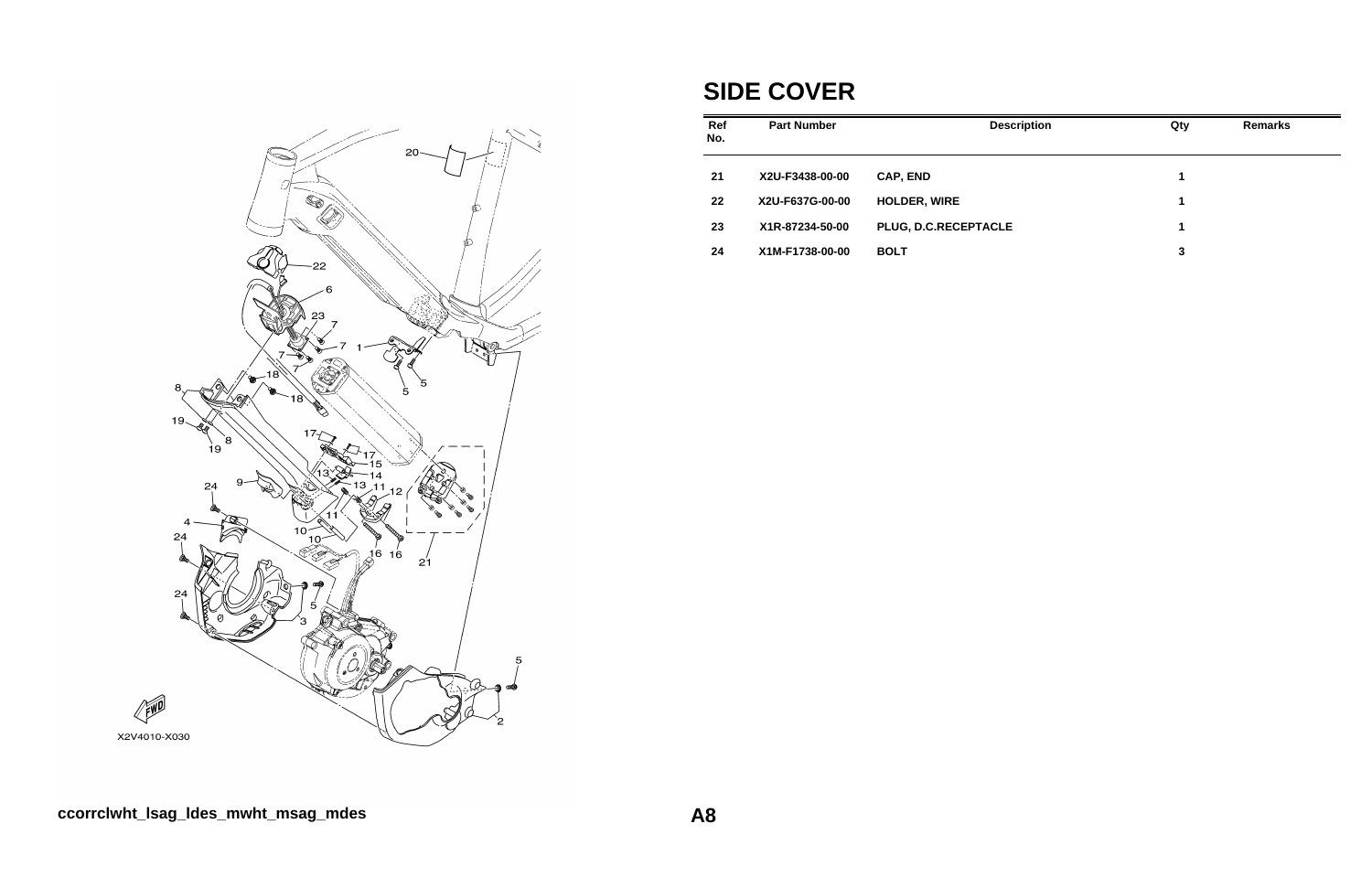## **SEAT & CARRIER**

| Ref<br>No.   | <b>Part Number</b> | <b>Description</b>        | Qty | <b>Remarks</b> |
|--------------|--------------------|---------------------------|-----|----------------|
|              | X0N-F4910-50-00    | <b>SADDLE ASSY</b>        | 1   |                |
| $\mathbf{2}$ | X0N-F4921-51-00    | PILLAR, SEAT              | 1   |                |
| 3            | X1V-F4717-00-00    | <b>BOLT, SEAT FITTING</b> | 1   |                |



X2V4010-X040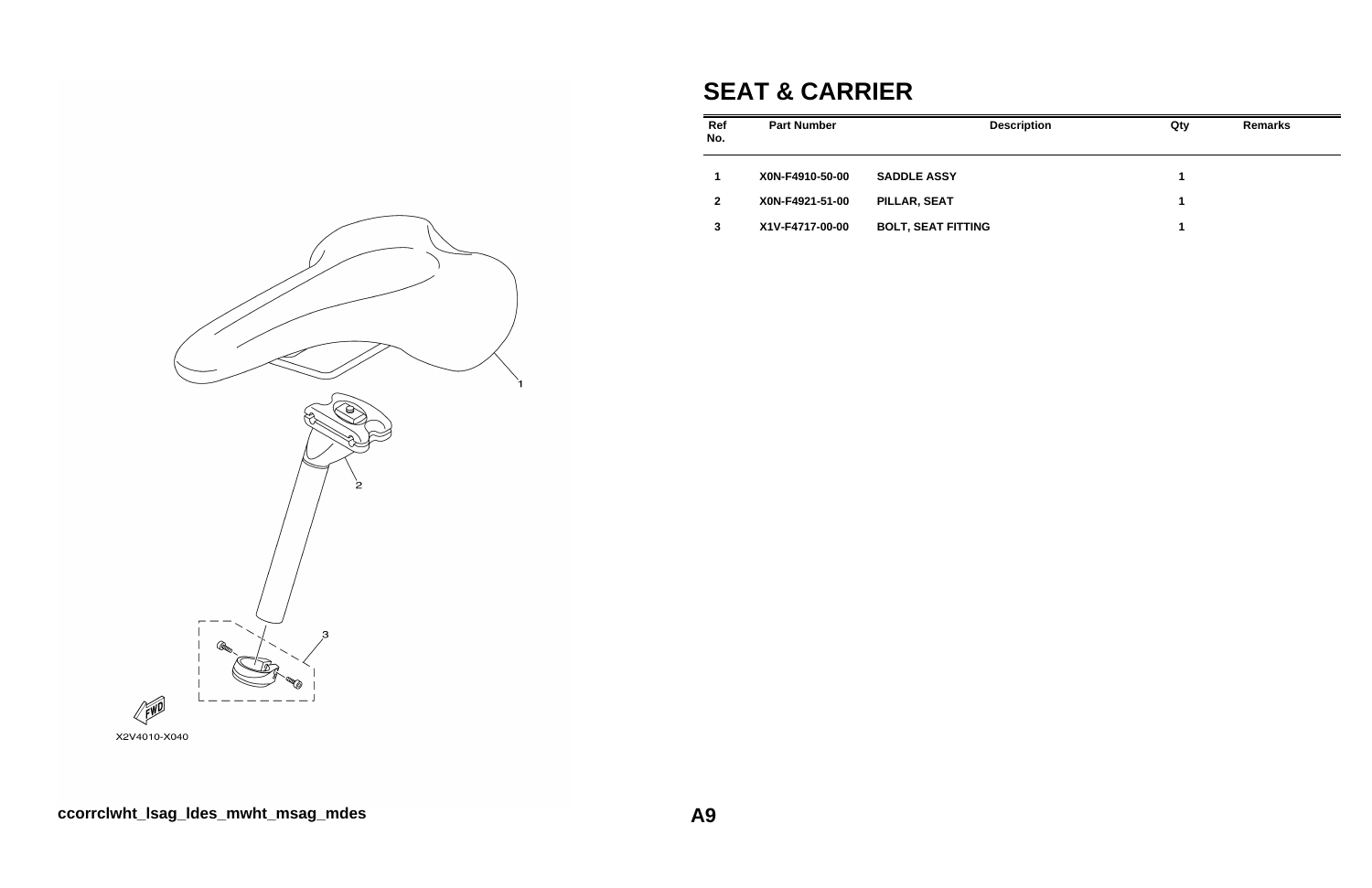

#### **FRONT WHEEL**

| Ref<br>No.      | <b>Part Number</b> | <b>Description</b>        | Qty | <b>Remarks</b> |
|-----------------|--------------------|---------------------------|-----|----------------|
| 1               | X1M-F5110-00-00    | <b>HUB ASSY, FRONT</b>    | 1   |                |
| $\mathbf{2}$    | X2U-F5144-10-00    | <b>RIM</b>                |     |                |
| 3               | X2U-F510S-10-00    | <b>TIRE</b>               | 1   | 27.5X2.00      |
| 4               | X2U-F510T-10-00    | <b>TUBE</b>               | 1   | 27.5X1.9/2.125 |
| $5\phantom{.0}$ | X0N-F510U-10-00    | <b>BAND, RIM</b>          | 1   |                |
| $6\phantom{1}$  | X2U-F5711-20-00    | <b>DISC, BRAKE</b>        | 1   |                |
| $\overline{7}$  | X2U-F510E-00-00    | <b>BRAKE ASSY</b>         | 1   |                |
| 8               | X1M-F5130-80-00    | . . BRAKE SHOE COMP.      |     |                |
| 9               | X1M-F5413-00-00    | <b>NUT, LOCK</b>          |     |                |
| 10              | X2U-F510W-10-00    | <b>SPOKE NIPPLE SET 1</b> |     |                |
| 11              | X2U-F510X-10-00    | <b>SPOKE NIPPLE SET 2</b> |     |                |



The number used per Front Wheel 32 pcs.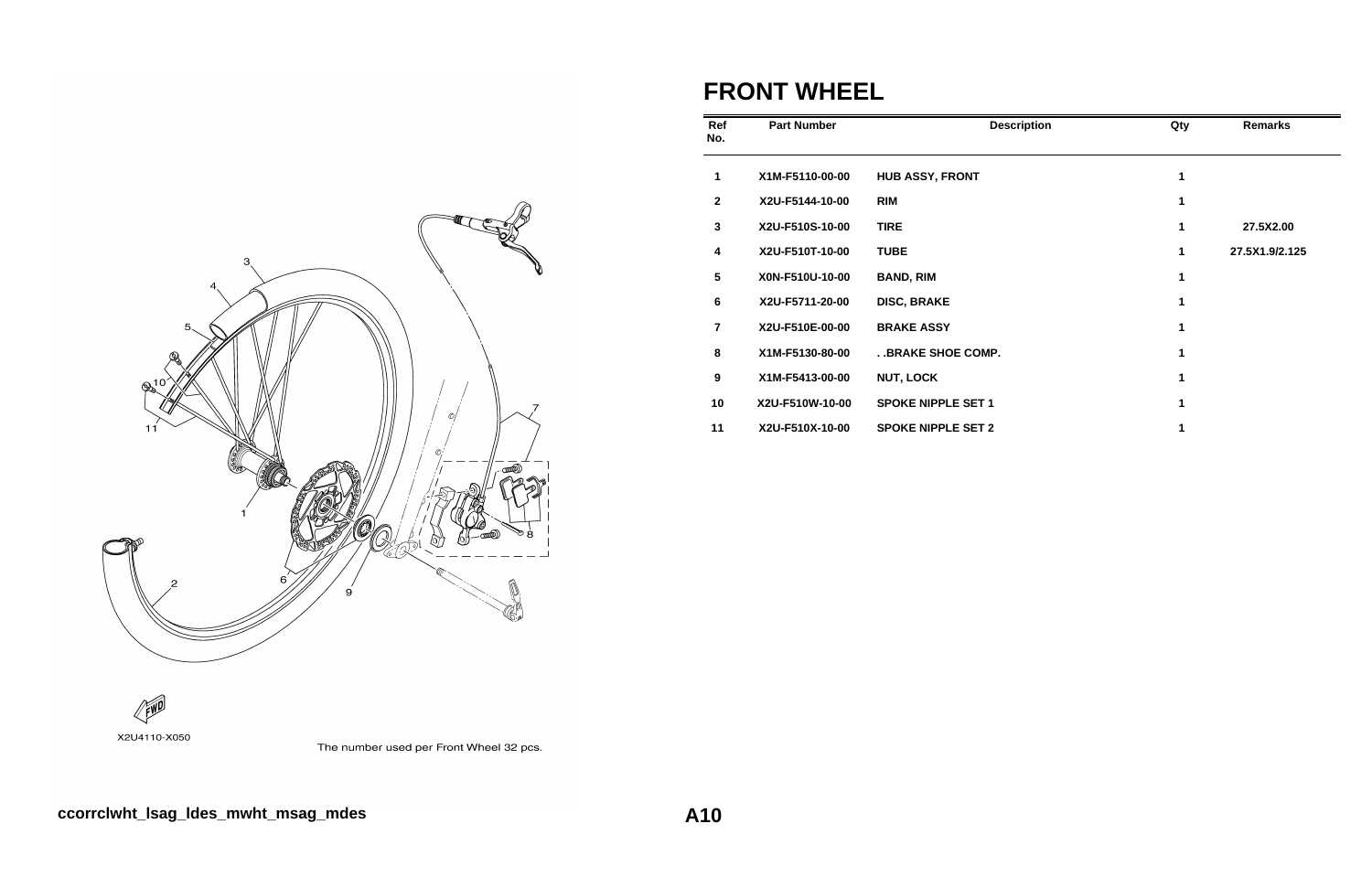

## **REAR WHEEL**

| Ref<br>No.              | <b>Part Number</b> | <b>Description</b>           | Qty          | <b>Remarks</b> |
|-------------------------|--------------------|------------------------------|--------------|----------------|
| $\mathbf{1}$            | X1M-F5310-00-00    | <b>HUB ASSY</b>              | $\mathbf{1}$ |                |
| $\mathbf{2}$            | X2U-F5144-10-00    | <b>RIM</b>                   | $\mathbf{1}$ |                |
| $\mathbf 3$             | X2U-F510S-10-00    | <b>TIRE</b>                  | $\mathbf{1}$ | 27.5X2.00      |
| $\overline{\mathbf{4}}$ | X2U-F510T-10-00    | <b>TUBE</b>                  | $\mathbf{1}$ | 27.5X1.9/2.125 |
| $\sqrt{5}$              | X0N-F510U-10-00    | <b>BAND, RIM</b>             | 1            |                |
| 6                       | X2U-F5410-00-00    | RR. WHEEL SPROCKET COMP.     | $\mathbf{1}$ |                |
| $\overline{\mathbf{r}}$ | X1M-F5711-40-00    | <b>DISC, BRAKE</b>           | 1            |                |
| $\bf 8$                 | X2U-F5701-00-00    | <b>REAR BRAKE ASSY</b>       | 1            |                |
| $\boldsymbol{9}$        | X1M-F5130-80-00    | . . BRAKE SHOE COMP.         | 1            |                |
| 10                      | X1M-F533B-10-00    | THROUGH AXLE BOLT ASSY., RR. | $\mathbf{1}$ |                |
| 11                      | X2U-F53C0-10-00    | <b>CHAIN</b>                 | 1            |                |
| 12                      | X1M-F531C-10-00    | PROTECTOR, SPOKE             | 1            |                |
| 13                      | X2U-F531W-10-00    | <b>SPOKE NIPPLE SET 1</b>    | $\mathbf{1}$ |                |
| 14                      | X2U-F531X-10-00    | <b>SPOKE NIPPLE SET 2</b>    | $\mathbf{1}$ |                |
| 15                      | X1M-8352Y-00-00    | <b>MAGNET COMP.</b>          | 1            |                |
| 16                      | X1M-81670-00-00    | <b>PICK-UP ASSY</b>          | 1            |                |
| 17                      | 91317-03012-00     | <b>BOLT, HEX.SOCKET HEAD</b> | $\mathbf 1$  |                |
| 18                      | 92907-03200-00     | <b>WASHER</b>                | 1            |                |
| 19                      | X0N-83522-00-00    | <b>COLLAR</b>                | 1            |                |
| 20                      | X1M-85557-01-00    | <b>HOLDER</b>                | 1            |                |



The number used per Rear Wheel 32 pcs.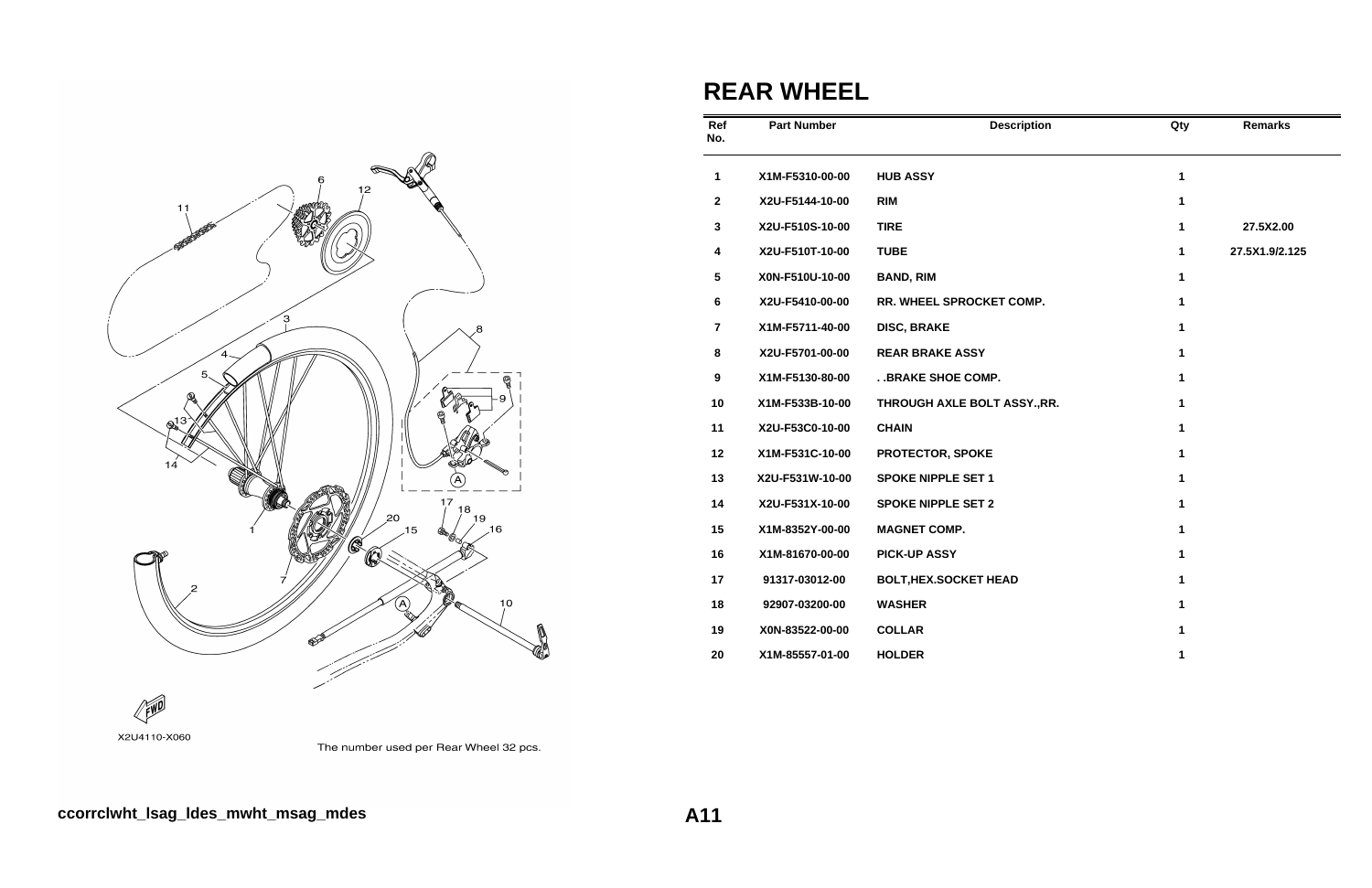

# **STEERING HANDLE & CABLE**

| Ref<br>No.      | <b>Part Number</b> | <b>Description</b>         | Qty         | <b>Remarks</b> |
|-----------------|--------------------|----------------------------|-------------|----------------|
| 1               | X0N-F6112-40-00    | <b>BAR, HANDLE</b>         | 1           |                |
| $\overline{2}$  | X2U-F6126-10-00    | <b>STEM, HANDLE</b>        | 1           |                |
| $\mathbf{3}$    | X0N-F6201-10-00    | <b>GRIP SET</b>            | 1           |                |
| 4               | X2U-F6411-00-00    | <b>SHIFT LEVER ASSY</b>    | 1           |                |
| $5\phantom{.0}$ | X1M-F632K-A0-00    | <b>WIRE, OUTER 1</b>       | 1           |                |
| 6               | X1M-F6358-00-00    | <b>CAP</b>                 | 1           |                |
| $\overline{7}$  | X0N-F6392-00-00    | <b>CLIP, CABLE 2</b>       | $\mathbf 2$ |                |
| 8               | X1M-F1999-00-00    | <b>CLAMP, WIRE HARNESS</b> | 3           |                |
| 9               | X0N-H3382-20-00    | <b>BELL</b>                | 1           |                |
| 10              | X1M-F3174-00-00    | <b>STAY, HEADLIGHT</b>     | 1           |                |
| 11              | X1M-F6332-00-00    | <b>BOLT</b>                | 1           |                |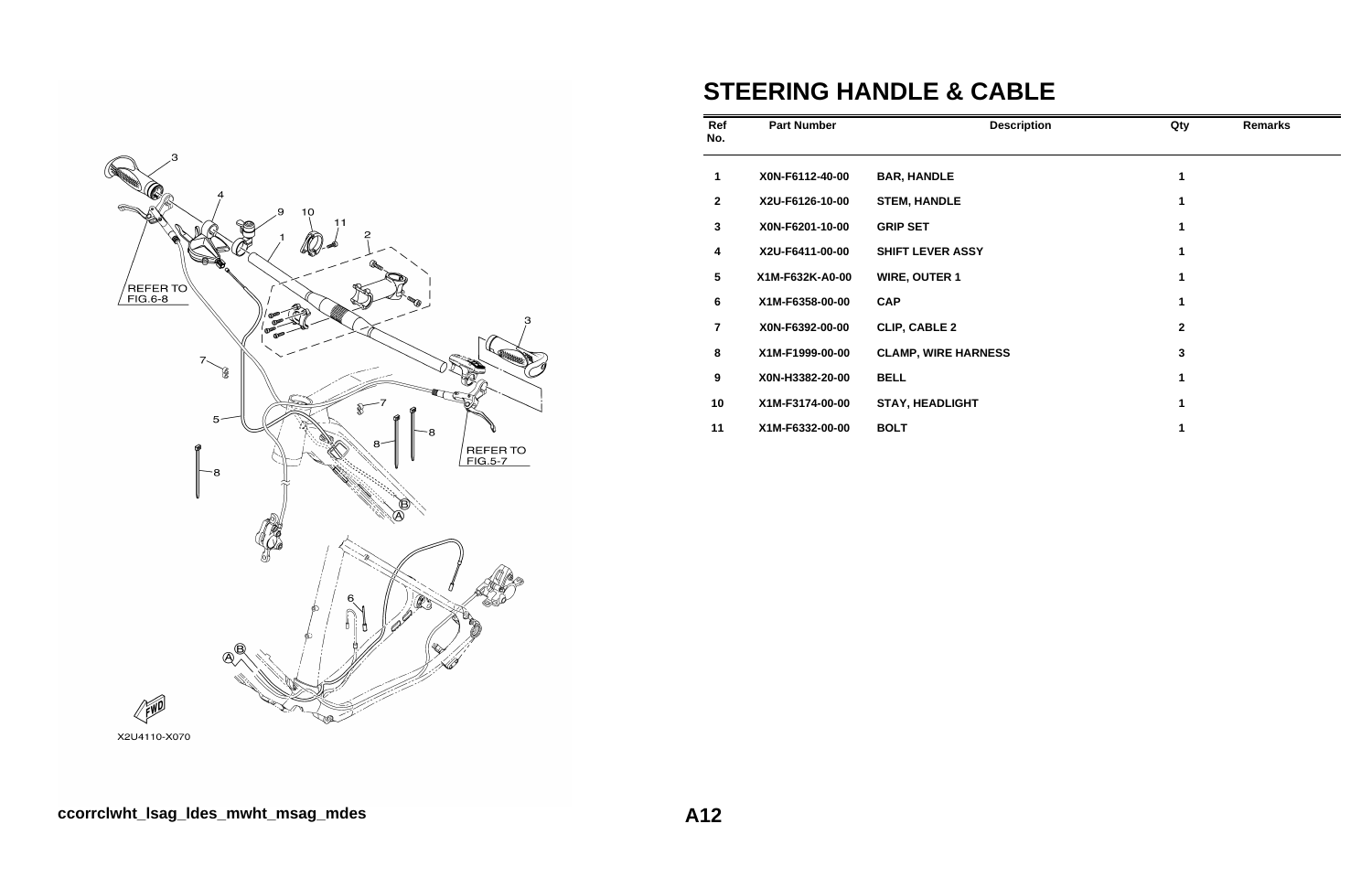#### **ELECTRICAL 1 Ref No. Part Number Designation Contract Contract Contract Contract Contract Contract Contract Contract Contract Contract Contract Contract Contract Contract Contract Contract Contract Contract Contract Contract Contract Contract 1 X1V-81515-00-00 LEAD WIRE ASSY 1** 2 X0S-83500-01-00 METER ASSY **3 X1V-82110-00-00 BATTERY ASSY 1 4 X1V-8210C-00-00 BATTERY CHARGER ASSY 1**



| scription | Qty | <b>Remarks</b>    |
|-----------|-----|-------------------|
|           | 1   |                   |
|           | 1   | Dsip A, L550, '19 |
|           | 1   |                   |
| SY        | 1   |                   |
|           |     |                   |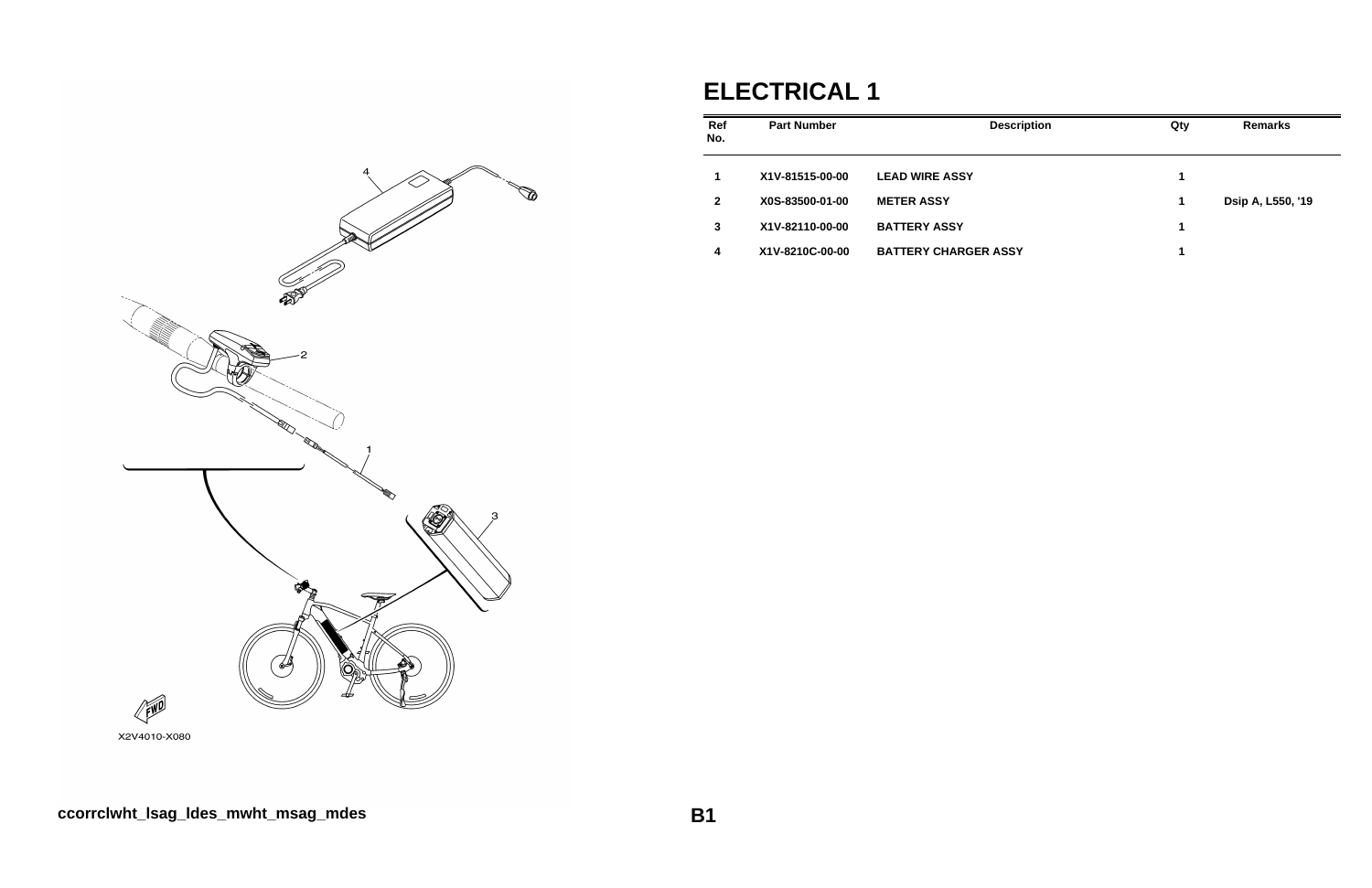

## **ELECTRICAL 2**

| Ref<br>No.   | <b>Part Number</b> | <b>Description</b>         | Qty          | <b>Remarks</b> |
|--------------|--------------------|----------------------------|--------------|----------------|
| $\mathbf 1$  | X73-86178-10-00    | <b>WIRE, LEAD 8</b>        | 1            |                |
| $\mathbf{2}$ | X0N-H5110-00-00    | <b>REFLECTOR ASSY</b>      | 1            |                |
| 3            | X0N-H3836-00-00    | <b>BAND</b>                | 1            |                |
| 4            | X0N-H4323-00-00    | <b>REFLECTOR</b>           | $\mathbf{2}$ |                |
| 5            | X0N-H5130-00-00    | <b>REAR REFLECTOR ASSY</b> | 1            |                |
| 6            | X0N-H3836-10-00    | <b>BAND</b>                | 1            |                |
| 7            | X0U-F4681-00-00    | <b>NUT, CAP</b>            | 1            |                |
| 8            | X1M-H4100-00-00    | <b>HEADLIGHT ASSY</b>      | 1            |                |

X2V4010-X090